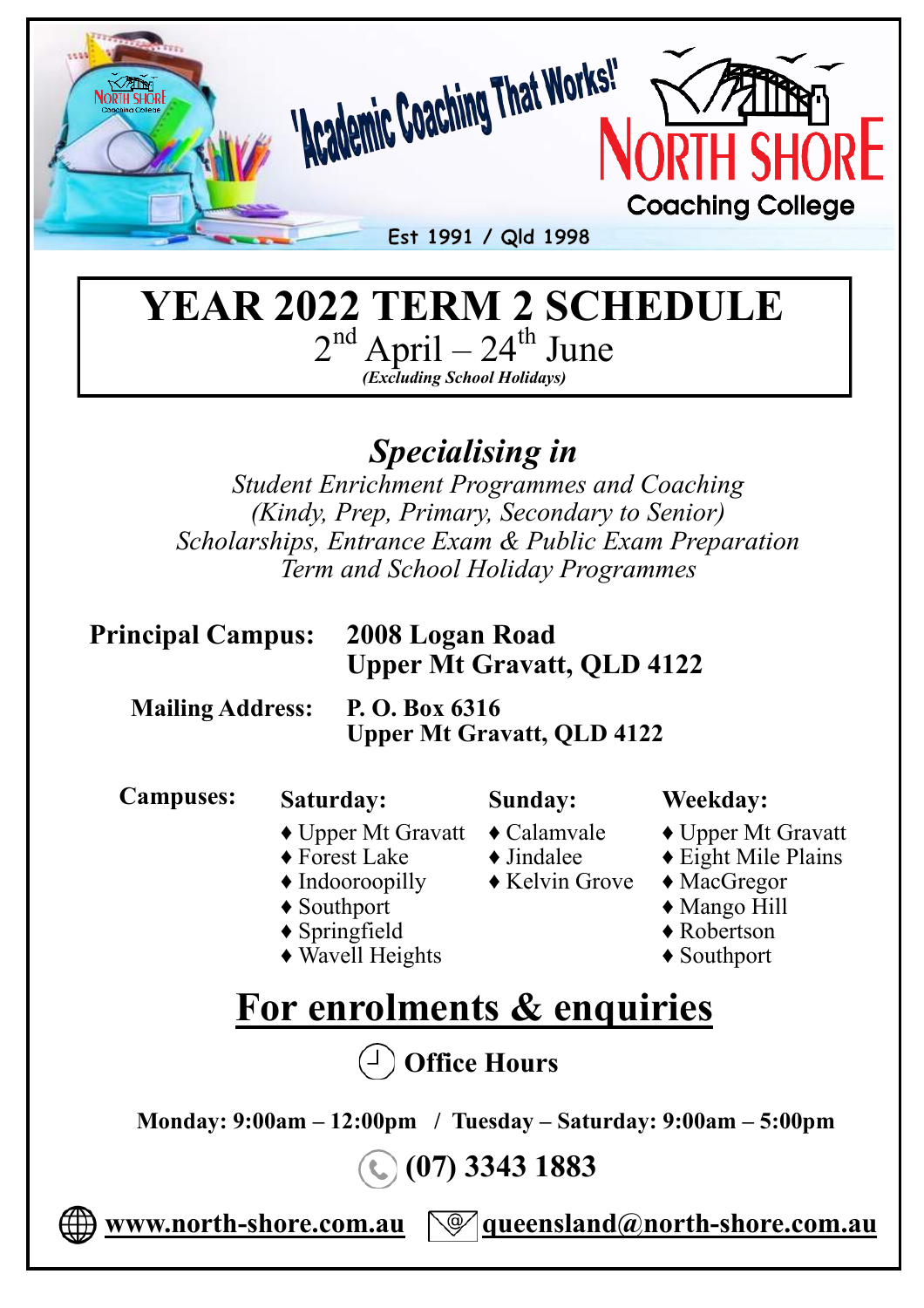

# *Year 2022 Term 2 Schedule*



Accelerated Primary FASTRAIN Programmes (Kindy - Level 6) *Effective Tuition!* 

| <b>LEVEL</b>                           | <b>COURSE</b>                                                                                                                                         | <b>START / END</b><br><b>DATE</b>                                                                | <b>Time</b>                                                                                                      | No. OF<br><b>LESSONS</b> | Fees/<br><b>LESSON</b><br><b>INC</b><br><b>GST</b> | <b>FEES/</b><br><b>TERM</b><br><b>INC GST</b> |
|----------------------------------------|-------------------------------------------------------------------------------------------------------------------------------------------------------|--------------------------------------------------------------------------------------------------|------------------------------------------------------------------------------------------------------------------|--------------------------|----------------------------------------------------|-----------------------------------------------|
| (Age)<br>$3.5 \text{ yrs}+$<br>(3 Hrs) | <b>KINDY</b><br>Interactive Educational Learning                                                                                                      | $20/04 - 22/06$ (WED)                                                                            | $9:30 - 12:30$ (WED)                                                                                             | 10                       | \$52                                               | \$520                                         |
| (Age)<br>$4$ yrs - 5 yrs+<br>(3 Hrs)   | <b>KINDY</b><br>Focus on Basic Reading/Phonetics/<br><b>Basic Maths</b>                                                                               | $18/04 - 21/06$ (M & T)<br>$21/04 - 24/06$ (Th &F)                                               | $9:30 - 12:30$<br>$(M & T$ OR TH $\& F)$                                                                         | 17<br>20                 | \$50                                               | \$850<br>\$1000                               |
| (Age)<br>5 yrs<br>(2 Hrs)              | <b>PRE-PREP</b><br>English / Maths - Reading / Phonetics                                                                                              | $02/04 - 18/06$ (SAT)<br>$03/04 - 19/06$ (SUN)                                                   | $10:00 - 12:00$ (SAT/SUN)<br>$2:00 - 4:00$ (SAT)                                                                 | 10                       | \$55                                               | \$550                                         |
| (Age)<br>$5 \text{ yrs}+$<br>(3 Hrs)   | <b>PREP</b><br><b>English / Maths</b> – Reading / Phonetics                                                                                           | $02/04 - 18/06$ (SAT)<br>$03/04 - 19/06$ (SUN)<br>$20/04 - 22/06$ (WED)<br>$22/04 - 24/06$ (FRI) | $9:00 - 12:00$ (SAT/SUN)<br>$2:00 - 5:00$ (SAT)<br>$4:00 - 6:30$ (WED)<br>$4:00 - 7:00$ (FRI)                    | 10                       | \$67                                               | \$670                                         |
| 1<br>(3 Hrs)                           | <b>FASTRAIN - English / Maths</b><br>Grammar / Vocabulary / Basic Writing /<br>Problem Solving / General Ability                                      | $02/04 - 18/06$ (SAT)<br>$03/04 - 19/06$ (SUN)<br>$20/04 - 22/06$ (WED)<br>$22/04 - 24/06$ (FRI) | $9:00 - 12:00$ (SAT/SUN)<br>$2:00 - 5:00$ (SAT)<br>$4:00 - 6:30$ (WED)<br>$4:00 - 7:00$ (FRI)                    | 10                       | \$67                                               | \$670                                         |
| $\overline{2}$<br>(3 Hrs)              | <b>FASTRAIN - English / Maths</b><br>Grammar / Vocabulary / Basic Writing /<br>Problem Solving / General Ability                                      | $02/04 - 18/06$ (SAT)<br>$03/04 - 19/06$ (SUN)<br>$20/04 - 22/06$ (WED)<br>$22/04 - 24/06$ (FRI) | $9:00 - 12:00$ (SAT/SUN)<br>$2:00 - 5:00$ (SAT)<br>$4:00 - 6:30$ (WED)<br>$4:00 - 7:00$ (FRI)                    | 10                       | \$67                                               | \$670                                         |
| 3<br>(3 Hrs)                           | <b>FASTRAIN - English / Maths</b><br>Grammar / Vocabulary /<br>Problem Solving / General Ability                                                      | $02/04 - 18/06$ (SAT)<br>$03/04 - 19/06$ (SUN)<br>$20/04 - 22/06$ (WED)<br>$22/04 - 24/06$ (FRI) | $9:30 - 12:30$ (SAT/SUN)<br>$2:00 - 5:00$ (SAT)<br>$4:00 - 6:30$ (WED)<br>$4:00 - 7:00$ (FRI)                    | 10                       | \$69                                               | \$690                                         |
| $\mathbf{3}$<br>(3.5 Hrs)              | <b>FASTRAIN (EXTENDED)</b><br><b>English / Maths</b><br>Grammar / Vocabulary /<br>Problem Solving / General Ability<br><b>Plus Creative Writing</b>   | $02/04 - 18/06$ (SAT)<br>$03/04 - 19/06$ (SUN)<br>$20/04 - 22/06$ (WED)<br>$22/04 - 24/06$ (FRI) | $9:00 - 12:30$ (SAT)<br>$9:30 - 1:00$ (SUN)<br>$2:00 - 5:30$ (SAT)<br>$4:00 - 7:00$ (WED)<br>$4:00 - 7:30$ (FRI) | 10                       | \$77                                               | \$770                                         |
| $\overline{4}$<br>(3 Hrs)              | <b>FASTRAIN - English / Maths</b><br>Grammar / Vocabulary /<br>Problem Solving / General Ability                                                      | $02/04 - 18/06$ (SAT)<br>$03/04 - 19/06$ (SUN)<br>$20/04 - 22/06$ (WED)<br>$22/04 - 24/06$ (FRI) | $9:30 - 12:30$ (SAT/SUN)<br>$2:00 - 5:00$ (SAT)<br>$4:00 - 6:30$ (WED)<br>$4:00 - 7:00$ (FRI)                    | 10                       | \$69                                               | \$690                                         |
| 4<br>(3.5 Hrs)                         | <b>FASTRAIN (EXTENDED)</b><br><b>English / Maths</b><br>Grammar / Vocabulary /<br>Problem Solving / General Ability<br><b>Plus Creative Writing</b>   | $02/04 - 18/06$ (SAT)<br>$03/04 - 19/06$ (SUN)<br>$20/04 - 22/06$ (WED)<br>$22/04 - 24/06$ (FRI) | $9:00 - 12:30$ (SAT)<br>$9:30 - 1:00$ (SUN)<br>$2:00 - 5:30$ (SAT)<br>$4:00 - 7:00$ (WED)<br>$4:00 - 7:30$ (FRI) | 10                       | \$77                                               | \$770                                         |
| 5<br>(3 Hrs)                           | <b>FASTRAIN - English / Maths</b><br>Grammar / Vocabulary /<br>Problem Solving / General Ability                                                      | $02/04 - 18/06$ (SAT)<br>$03/04 - 19/06$ (SUN)<br>$20/04 - 22/06$ (WED)<br>$22/04 - 24/06$ (FRI) | $9:30 - 12:30$ (SAT/SUN)<br>$2:00 - 5:00$ (SAT)<br>$4:00 - 6:30$ (WED)<br>$4:00 - 7:00$ (FRI)                    | 10                       | \$69                                               | \$690                                         |
| 5<br>$(3.5$ Hrs)                       | <b>FASTRAIN (EXTENDED)</b><br><b>English / Maths</b><br>Grammar / Vocabulary /<br>Problem Solving / General Ability<br><b>Plus Creative Writing</b>   | $02/04 - 18/06$ (SAT)<br>$03/04 - 19/06$ (SUN)<br>$20/04 - 22/06$ (WED)<br>$22/04 - 24/06$ (FRI) | $9:00 - 12:30$ (SAT)<br>$9:30 - 1:00$ (SUN)<br>$2:00 - 5:30$ (SAT)<br>$4:00 - 7:00$ (WED)<br>$4:00 - 7:30$ (FRI) | 10                       | \$77                                               | \$770                                         |
| 5<br>$(0.5$ Hrs $)$                    | <b>EXAM TRIAL TEST</b><br><b>Special</b><br>$\sum$ Training $\sum$<br>(Fastrain students only)                                                        | $02/04 - 18/06$ (SAT)<br>$03/04 - 19/06$ (SUN)<br>$20/04 - 22/06$ (WED)<br>$22/04 - 24/06$ (FRI) | $12:45 - 1:15$ (SAT)<br>$1:00-1:30$ (SUN)<br>$7:00 - 7:30$ (WED)<br>$7:30 - 8:00$ (FRI)                          | 10                       | \$18                                               | \$180                                         |
| 6<br>(3 Hrs)                           | <b>FASTRAIN -</b><br><b>English / Maths / Science</b><br>Grammar / Vocabulary /<br>Problem Solving / Science                                          | $02/04 - 18/06$ (SAT)<br>$03/04 - 19/06$ (SUN)<br>$20/04 - 22/06$ (WED)<br>$22/04 - 24/06$ (FRI) | $9:30 - 12:30$ (SAT/SUN)<br>$2:00 - 5:00$ (SAT)<br>$4:00 - 6:30$ (WED)<br>$4:00 - 7:00$ (FRI)                    | 10                       | \$69                                               | \$690                                         |
| 6<br>(3.5 Hrs)                         | <b>FASTRAIN (EXTENDED)</b><br><b>English / Maths / Science</b><br>Grammar / Vocabulary /<br>Problem Solving / Science<br><b>Plus Creative Writing</b> | $02/04 - 18/06$ (SAT)<br>$03/04 - 19/06$ (SUN)<br>$20/04 - 22/06$ (WED)<br>$22/04 - 24/06$ (FRI) | $9:00 - 12:30$ (SAT)<br>$2:00 - 5:30$ (SAT)<br>$9:30 - 1:00$ (SUN)<br>$4:00 - 7:00$ (WED)<br>$4:00 - 7:30$ (FRI) | 10                       | \$77                                               | \$770                                         |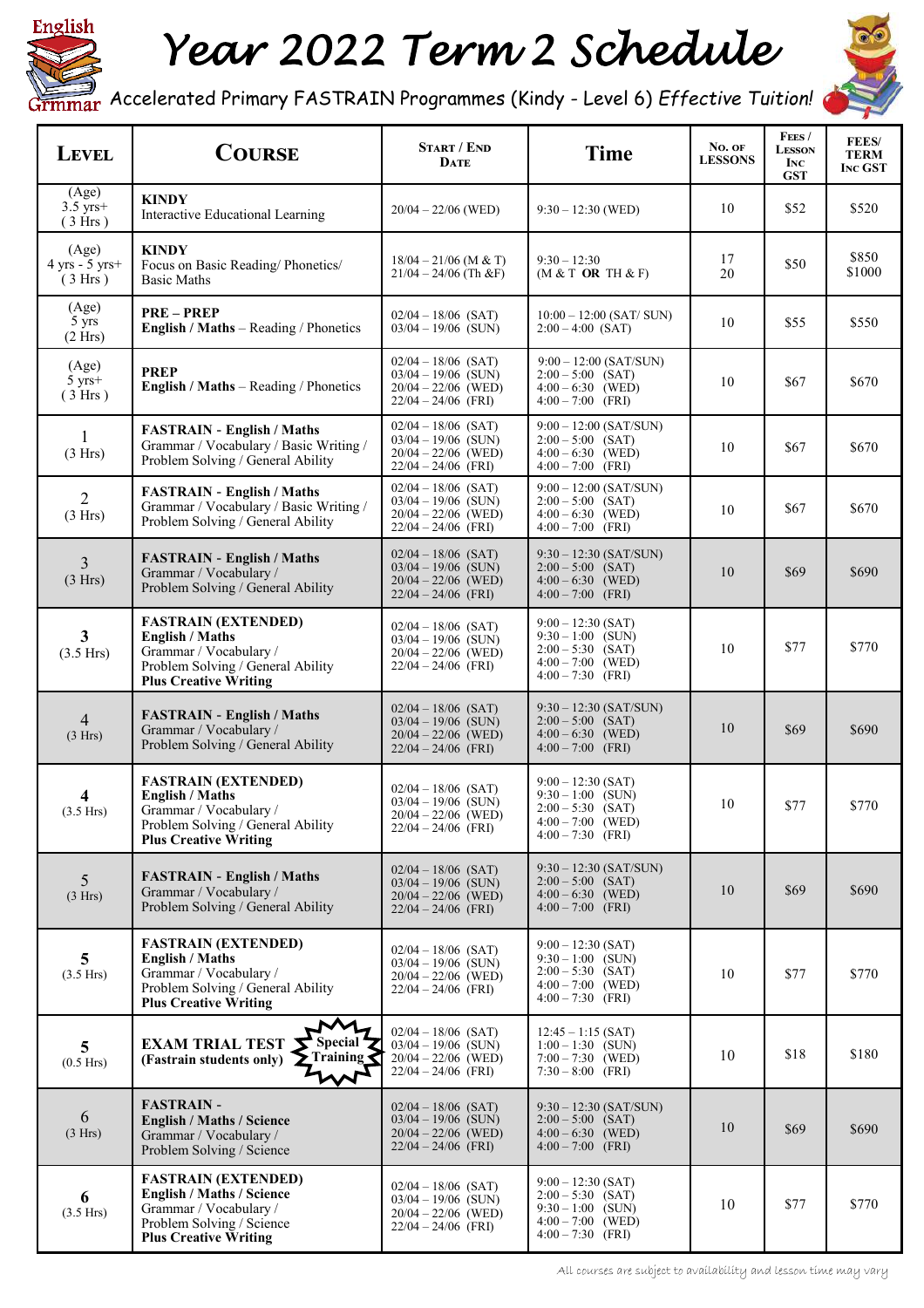# *Accelerated High School FASTCOACH Programmes*

### *(Level 7 – 10) Effective Courses ! Proven Performance!*



| <b>LEVEL</b>                | <b>COURSE</b>                                   | Start / End<br>Date                                                     | <b>Time</b>                                                                               | No. OF<br><b>Lessons</b> | FEES/<br><b>LESSON</b><br><b>INC GST</b> | FEES/<br><b>Term</b><br><b>INC GST</b> |
|-----------------------------|-------------------------------------------------|-------------------------------------------------------------------------|-------------------------------------------------------------------------------------------|--------------------------|------------------------------------------|----------------------------------------|
| $\overline{7}$<br>(3.5 Hrs) | <b>FASTCOACH</b><br>(English / Maths / Science) | $02/04 - 18/06$ (SAT)<br>$03/04 - 19/06$ (SUN)<br>$22/04 - 24/06$ (FRI) | $9:00 - 12:30$ (SAT)<br>$2:00 - 5:30$ (SAT)<br>$9:30 - 1:00$ (SUN)<br>$4:00 - 7:30$ (FRI) | 10                       | \$78                                     | \$780                                  |
| $\overline{7}$<br>(3 Hrs)   | <b>MATHS / ENGLISH</b>                          | $02/04 - 18/06$ (SAT)<br>$03/04 - 19/06$ (SUN)<br>$22/04 - 24/06$ (FRI) | $9:30 - 12:30$ (SAT/SUN)<br>$2:00 - 5:00$ (SAT)<br>$4:00 - 7:00$ (FRI)                    | 10                       | \$73                                     | \$730                                  |
| 7<br>(2 Hrs)                | <b>MATHS / SCIENCE</b>                          | $02/04 - 18/06$ (SAT)<br>$03/04 - 19/06$ (SUN)<br>$22/04 - 24/06$ (FRI) | $9:00 - 11:00$ (SAT/SUN)<br>$3:30 - 5:30$ (SAT)<br>$5:30 - 7:30$ (FRI)                    | 10                       | \$68                                     | \$680                                  |
| 7<br>(1.5 Hrs)              | <b>ENGLISH</b>                                  | $02/04 - 18/06$ (SAT)<br>$03/04 - 19/06$ (SUN)<br>$22/04 - 24/06$ (FRI) | $11:00 - 12:30$ (SAT/SUN)<br>$2:00 - 3:30$ (SAT)<br>$4:00 - 5:30$ (FRI)                   | 10                       | \$61                                     | \$610                                  |
| 7<br>$(1.5$ Hrs)            | <b>MATHS</b>                                    | $02/04 - 18/06$ (SAT)<br>$03/04 - 19/06$ (SUN)<br>$22/04 - 24/06$ (FRI) | $9:30 - 11:00$ (SAT/SUN)<br>$3:30 - 5:00$ (SAT)<br>$5:30 - 7:00$ (FRI)                    | 10                       | \$61                                     | \$610                                  |
| $8\phantom{1}$<br>(3.5 Hrs) | <b>FASTCOACH</b><br>(English / Maths / Science) | $02/04 - 18/06$ (SAT)<br>$03/04 - 19/06$ (SUN)<br>$22/04 - 24/06$ (FRI) | $9:00 - 12:30$ (SAT)<br>$2:00 - 5:30$ (SAT)<br>$9:30 - 1:00$ (SUN)<br>$4:00 - 7:30$ (FRI) | 10                       | \$80                                     | \$800                                  |
| 8<br>(3 Hrs)                | <b>MATHS / ENGLISH</b>                          | $02/04 - 18/06$ (SAT)<br>$03/04 - 19/06$ (SUN)<br>$22/04 - 24/06$ (FRI) | $9:30 - 12:30$ (SAT/SUN)<br>$2:00 - 5:00$ (SAT)<br>$4:00 - 7:00$ (FRI)                    | 10                       | \$75                                     | \$750                                  |
| 8<br>(2 Hrs)                | <b>MATHS / SCIENCE</b>                          | $02/04 - 18/06$ (SAT)<br>$03/04 - 19/06$ (SUN)<br>$22/04 - 24/06$ (FRI) | $9:00 - 11:00$ (SAT/SUN)<br>$3:30 - 5:30$ (SAT)<br>$5:30 - 7:30$ (FRI)                    | 10                       | \$70                                     | \$700                                  |
| 8<br>(1.5 Hrs)              | <b>ENGLISH</b>                                  | $02/04 - 18/06$ (SAT)<br>$03/04 - 19/06$ (SUN)<br>$22/04 - 24/06$ (FRI) | $11:00 - 12:30$ (SAT/SUN)<br>$2:00 - 3:30$ (SAT)<br>$4:00 - 5:30$ (FRI)                   | 10                       | \$63                                     | \$630                                  |
| 8<br>(1.5 Hrs)              | <b>MATHS</b>                                    | $02/04 - 18/06$ (SAT)<br>$03/04 - 19/06$ (SUN)<br>$22/04 - 24/06$ (FRI) | $9:30 - 11:00$ (SAT/SUN)<br>$3:30 - 5:00$ (SAT)<br>$5:30 - 7:00$ (FRI)                    | 10                       | \$63                                     | \$630                                  |

All courses are subject to availability and lesson time may vary

"Education is the passport to the future, for tomorrow belongs to those who prepare for it today." *- Malcolm X -*

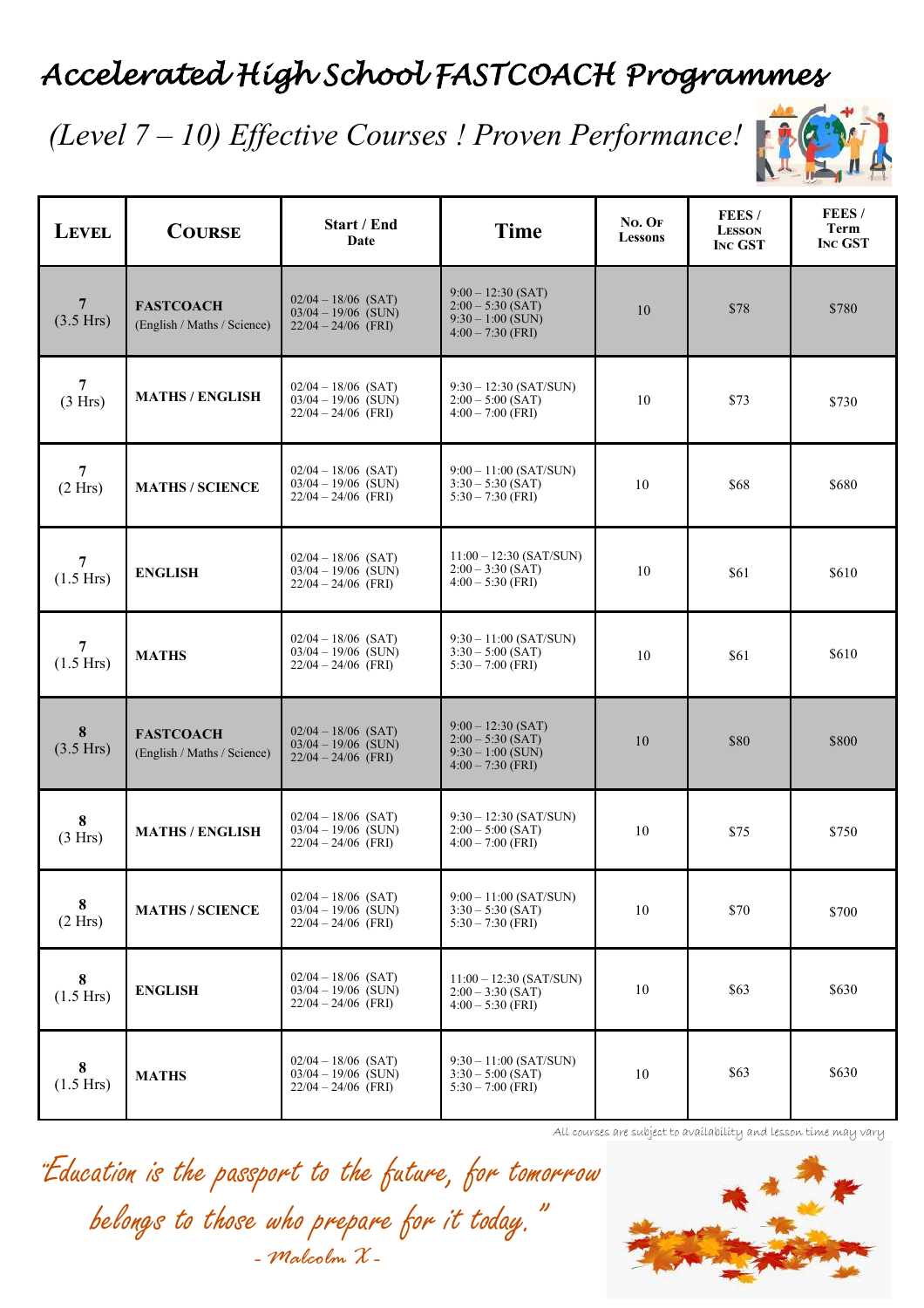### *Accelerated High School FASTCOACH Programmes*

 *(Level 7 – 10) Effective Courses ! Proven Performance!*

| <b>LEVEL</b>                | <b>COURSE</b>                                   | Start / End<br><b>Date</b>                                              | <b>Time</b>                                                                                 | $No.$ OF<br><b>Lessons</b> | FEES/<br><b>LESSON</b><br><b>INC GST</b> | FEES/<br><b>Term</b><br><b>INC GST</b> |
|-----------------------------|-------------------------------------------------|-------------------------------------------------------------------------|---------------------------------------------------------------------------------------------|----------------------------|------------------------------------------|----------------------------------------|
| 9<br>(4 Hrs)                | <b>FASTCOACH</b><br>(English / Maths / Science) | $02/04 - 18/06$ (SAT)<br>$03/04 - 19/06$ (SUN)<br>$22/04 - 24/06$ (FRI) | $9:30 - 1:45$ (SAT)<br>$12:45 - 5:00$ (SAT)<br>$9:30 - 1:30$ (SUN)<br>$4:00 - 8:00$ (FRI)   | 10                         | \$83                                     | \$830                                  |
| $\boldsymbol{9}$<br>(3 Hrs) | <b>MATHS / ENGLISH</b>                          | $02/04 - 18/06$ (SAT)<br>$03/04 - 19/06$ (SUN)<br>$22/04 - 24/06$ (FRI) | $9:30 - 12:30$ (SAT/SUN)<br>$2:00 - 5:00$ (SAT)<br>$4:00 - 7:00$ (FRI)                      | 10                         | \$78                                     | \$780                                  |
| 9<br>(2.5 Hrs)              | <b>MATHS / SCIENCE</b>                          | $02/04 - 18/06$ (SAT)<br>$03/04 - 19/06$ (SUN)<br>$22/04 - 24/06$ (FRI) | $11:00 - 1:45$ (SAT)<br>$12:45 - 3:30$ (SAT)<br>$11:00 - 1:30$ (SUN)<br>$5:30 - 8:00$ (FRI) | 10                         | \$73                                     | \$730                                  |
| 9<br>(1.5 Hrs)              | <b>ENGLISH</b>                                  | $02/04 - 18/06$ (SAT)<br>$03/04 - 19/06$ (SUN)<br>$22/04 - 24/06$ (FRI) | $9:30 - 11:00$ (SAT/SUN)<br>$3:30 - 5:00$ (SAT)<br>$4:00 - 5:30$ (FRI)                      | 10                         | \$65                                     | \$650                                  |
| 9<br>(1.5 Hrs)              | <b>MATHS</b>                                    | $02/04 - 18/06$ (SAT)<br>$03/04 - 19/06$ (SUN)<br>$22/04 - 24/06$ (FRI) | $11:00 - 12:30$ (SAT/SUN)<br>$2:00 - 3:30$ (SAT)<br>$5:30 - 7:00$ (FRI)                     | 10                         | \$65                                     | \$650                                  |
| 10<br>(4 Hrs)               | <b>FASTCOACH</b><br>(English / Maths / Science) | $02/04 - 18/06$ (SAT)<br>$03/04 - 19/06$ (SUN)<br>$22/04 - 24/06$ (FRI) | $9:30 - 1:45$ (SAT)<br>$12:45 - 5:00$ (SAT)<br>$9:30 - 1:30$ (SUN)<br>$4:00 - 8:00$ (FRI)   | 10                         | \$86                                     | \$860                                  |
| 10<br>(3 Hrs)               | <b>MATHS / ENGLISH</b>                          | $02/04 - 18/06$ (SAT)<br>$03/04 - 19/06$ (SUN)<br>$22/04 - 24/06$ (FRI) | $9:30 - 12:30$ (SAT/SUN)<br>$2:00 - 5:00$ (SAT)<br>$4:00 - 7:00$ (FRI)                      | 10                         | \$81                                     | \$810                                  |
| 10<br>$(2.5$ Hrs)           | <b>MATHS / SCIENCE</b>                          | $02/04 - 18/06$ (SAT)<br>$03/04 - 19/06$ (SUN)<br>$22/04 - 24/06$ (FRI) | $11:00 - 1:45$ (SAT)<br>$12:45 - 3:30$ (SAT)<br>$11:00 - 1:30$ (SUN)<br>$5:30 - 8:00$ (FRI) | 10                         | \$74                                     | \$740                                  |
| 10<br>$(1.5$ Hrs)           | <b>ENGLISH</b>                                  | $02/04 - 18/06$ (SAT)<br>$03/04 - 19/06$ (SUN)<br>$22/04 - 24/06$ (FRI) | $9:30 - 11:00$ (SAT/SUN)<br>$3:30 - 5:00$ (SAT)<br>$4:00 - 5:30$ (FRI)                      | 10                         | \$67                                     | \$670                                  |
| 10<br>$(1.5$ Hrs)           | <b>MATHS</b>                                    | $02/04 - 18/06$ (SAT)<br>$03/04 - 19/06$ (SUN)<br>$22/04 - 24/06$ (FRI) | $11:00 - 12:30$ (SAT/SUN)<br>$2:00 - 3:30$ (SAT)<br>$5:30 - 7:00$ (FRI)                     | 10                         | \$67                                     | \$670                                  |
| 10<br>(1 Hrs)               | <b>SCIENCE</b>                                  | $02/04 - 18/06$ (SAT)<br>$03/04 - 19/06$ (SUN)<br>$22/04 - 24/06$ (FRI) | $12:45 - 1:45$ (SAT)<br>$12:30 - 1:30$ (SUN)<br>$7:00 - 8:00$ (FRI)                         | 10                         | \$54                                     | \$540                                  |

All courses are subject to availability and lesson time may vary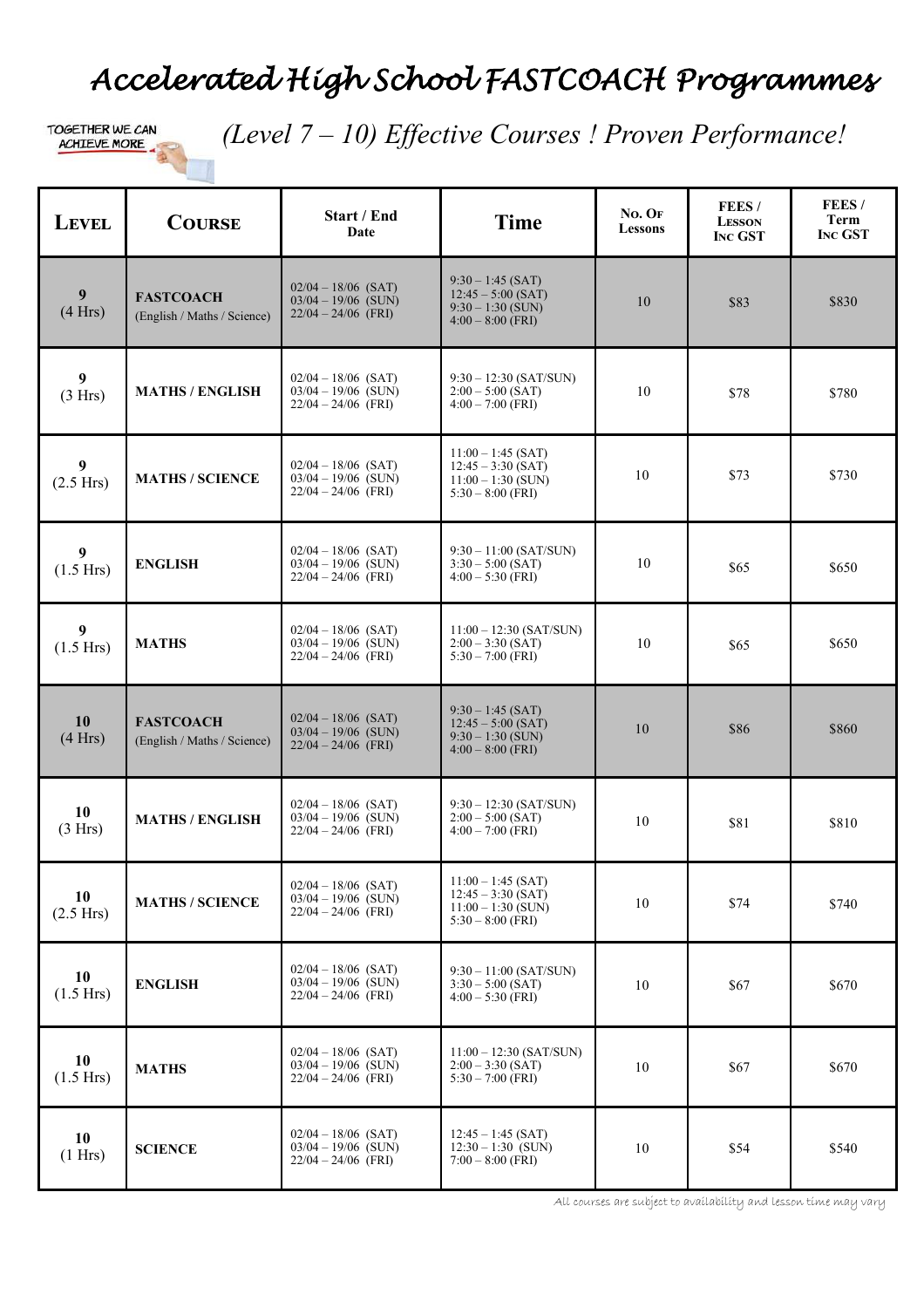# Term 2 Senior Success Series



#### **Effective Tuition! Proven Performance!**

| <b>LEVEL</b>                                   | <b>SUBJECT</b>                          | <b>START / END</b><br><b>DATE</b>              | <b>TIME</b>                                                        | No. OF<br><b>LESSONS</b> | FEES/<br><b>LESSON</b><br><b>INC GST</b> | FEES/<br><b>TERM</b><br><b>INC GST</b> |
|------------------------------------------------|-----------------------------------------|------------------------------------------------|--------------------------------------------------------------------|--------------------------|------------------------------------------|----------------------------------------|
| 11<br>(2.5 Hrs/lesson<br>$+$ tutorial)         | <b>English</b>                          | $02/04 - 18/06$ (SAT)<br>$22/04 - 24/06$ (FRI) | $8:30 - 11:00$ (SAT)<br>$4:30 - 7:00$ (FRI)                        | 10                       | \$77                                     | \$770                                  |
| 11<br>$(2.5$ Hrs/lesson<br>$+$ tutorial)       | General<br><b>Mathematics</b>           | $02/04 - 18/06$ (SAT)                          | $9:00 - 11:30$ (SAT)<br>$11:30 - 2:00$ (SAT)                       | 10                       | \$77                                     | \$770                                  |
| 11<br>(2.5 Hrs/lesson<br>$+$ tutorial)         | <b>Mathematical</b><br><b>Methods</b>   | $02/04 - 18/06$ (SAT)                          | $9:00 - 11:30$ (SAT)<br>$2:00 - 4:30$ (SAT)                        | 10                       | \$77                                     | \$770                                  |
| 11<br>$(2.5$ Hrs/lesson<br>+ tutorial)         | <b>Specialist</b><br><b>Mathematics</b> | $02/04 - 18/06$ (SAT)<br>$22/04 - 24/06$ (FRI) | $11:30 - 2:00$ (SAT)<br>$2:00 - 4:30$ (SAT)<br>$4:30 - 7:00$ (FRI) | 10                       | \$77                                     | \$770                                  |
| 11<br>(2.5 Hrs/lesson<br>$+$ tutorial)         | <b>Physics</b>                          | $02/04 - 18/06$ (SAT)                          | $9:00 - 11:30$ (SAT)<br>$2:00 - 4:30$ (SAT)                        | 10                       | \$77                                     | \$770                                  |
| 11<br>(2.5 Hrs/lesson<br>$+$ tutorial)         | <b>Chemistry</b>                        | $02/04 - 18/06$ (SAT)<br>$22/04 - 24/06$ (FRI) | $11:30 - 2:00$ (SAT)<br>$2:00 - 4:30$ (SAT)<br>$4:30 - 7:00$ (FRI) | 10                       | \$77                                     | \$770                                  |
| 12<br>(2.5 Hrs/lesson<br>$+$ tutorial)         | <b>English</b>                          | $02/04 - 18/06$ (SAT)                          | $11:00 - 1:30$ (SAT)                                               | 10                       | \$77                                     | \$770                                  |
| 12<br>(2.5 Hrs/lesson<br>$+$ tutorial)         | General<br><b>Mathematics</b>           | $02/04 - 18/06$ (SAT)                          | $9:00 - 11:30$ (SAT)<br>$11:30 - 2:00$ (SAT)                       | 10                       | \$77                                     | \$770                                  |
| 12<br>$(2.5$ Hrs/lesson<br>$+$ tutorial)       | <b>Mathematical</b><br><b>Methods</b>   | $02/04 - 18/06$ (SAT)                          | $11:30 - 2:00$ (SAT)                                               | 10                       | \$77                                     | \$770                                  |
| 12<br>$(2.5$ Hrs/lesson<br>$+$ tutorial)       | <b>Specialist</b><br><b>Mathematics</b> | $02/04 - 18/06$ (SAT)<br>$22/04 - 24/06$ (FRI) | $9:00 - 11:30$ (SAT)<br>$2:00 - 4:30$ (SAT)<br>$4:30 - 7:00$ (FRI) | 10                       | \$77                                     | \$770                                  |
| 12<br>$(2.5$ Hrs/lesson<br>+ tutorial)         | <b>Physics</b>                          | $02/04 - 18/06$ (SAT)                          | $11:30 - 2:00$ (SAT)                                               | 10                       | \$77                                     | \$770                                  |
| 12<br>(2.5 Hrs/lesson<br>$+$ tutorial)         | <b>Chemistry</b>                        | $02/04 - 18/06$ (SAT)                          | $9:00 - 11:30$ (SAT)<br>$2:00 - 4:30$ (SAT)                        | 10                       | \$77                                     | \$770                                  |
| 10/11/12<br>$(2.5$ Hrs/lesson<br>$+$ tutorial) | <b>IB</b> Maths                         | $02/04 - 18/06$ (SAT)                          | $2:00 - 4:30$ (SAT)                                                | 10                       | \$77                                     | \$770                                  |



All courses are subject to availability and lesson time may vary

**One-On-One Private Coaching (By Appointment Only) (Excellent Highly Qualified Teachers to suit individual needs) One-On-One \$117 / Hour (Year 1 9) One-On-One \$167 / Hour (Year 10 12)**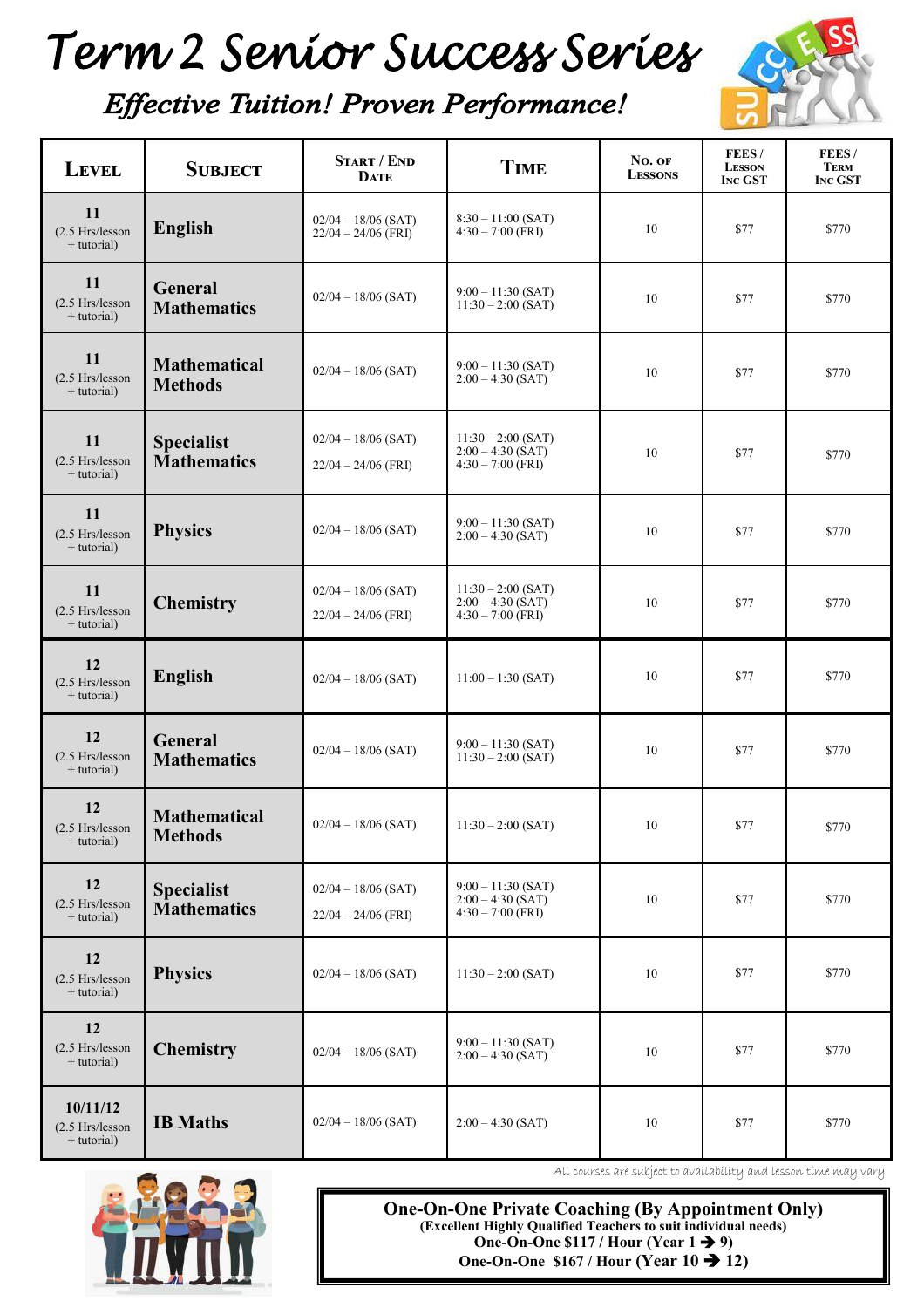

Additional Courses



| <b>LEVEL</b>                                                                                                                                                                                                                                                                                                                                                                                                                                                                                                                                                                                           | <b>COURSES</b>                          | <b>Start / End</b><br>Date | <b>Time</b>      | No. of<br><b>LESSONS</b> | <b>FEES / Lesson</b><br>Inc GST | FEES/<br><b>TERM</b><br>Inc GST |  |
|--------------------------------------------------------------------------------------------------------------------------------------------------------------------------------------------------------------------------------------------------------------------------------------------------------------------------------------------------------------------------------------------------------------------------------------------------------------------------------------------------------------------------------------------------------------------------------------------------------|-----------------------------------------|----------------------------|------------------|--------------------------|---------------------------------|---------------------------------|--|
| $3 - 12$<br>$(1.5$ Hrs)                                                                                                                                                                                                                                                                                                                                                                                                                                                                                                                                                                                | <b>FUTURE WRITERS'</b><br><b>COURSE</b> | $19/04 - 21/06$ (TUE)      | $4:00 - 5:30$ pm | 10                       | \$58                            | \$580                           |  |
| The Future Writers' course is essential for students wishing to develop and extend<br>their writing skills. This course extends vocabulary and expression, increase and<br>enhances understanding of writing skills in different genres and develops structure<br>and organisation of materials effectively. It also improves language skills using<br>modelling techniques and develops style, expression and mechanics in writing.<br>Additional skills such as using reading materials to stimulate ideas for effective<br>writing doveloping mature brainsterming and mind manning techniques, and |                                         |                            |                  |                          |                                 |                                 |  |

writing, developing mature brainstorming and mind mapping techniques, and developing humour and creativity in writing are also improved.

|--|

The critical analysis course is designed to sharpen students' skills when reading. By being able to "read smart" students will experience proficiency not only in answering comprehension and multiple-choice questions, but also in framing extended literary responses. Specially tailored North Shore materials ensure that students are wrapped whilst exploring and understanding the nuances of texts.

| $2 - 4$<br>(1 Hr) | <b>BASIC GRAMMAR SKILLS</b>               | $02/04 - 18/06$ (SAT) | $12:45 - 1:45$ pm | 10 | \$41 (Fastrain)                   | \$410 |
|-------------------|-------------------------------------------|-----------------------|-------------------|----|-----------------------------------|-------|
| $5 - 8$<br>(1 Hr) | <b>EFFECTIVE GRAMMAR</b><br><b>SKILLS</b> |                       |                   |    | $$51$ (Non -<br>Fastrain Student) | \$510 |

The Grammar courses "Basic Grammar Skills" for Lower Primary (Years 2 to 4) and "Effective Grammar Skills" for Upper Primary (Years 5 to 8) effectively teach students the necessary foundations that ensure language success. Both courses cover the parts of speech (nouns, pronouns, adjectives, verbs, adverbs, prepositions, conjunctions) and how they function within a sentence to make meaning. Mastering the accurate use of grammar and punctuation ensures the successful writer communicates in clear and grammatically correct language.

| 5 & 6<br>(1 Hr) | <b>PROBLEM SOLVING</b><br><b>TRAINING COURSE</b> | $02/04 - 18/06$ (SAT) |                   |    | \$41 (Fastrain)                   | \$410 |
|-----------------|--------------------------------------------------|-----------------------|-------------------|----|-----------------------------------|-------|
| 7 & 8<br>(1 Hr) | <b>FUTURE</b><br><b>MATHEMATICIAN</b>            |                       | $12:45 - 1:45$ pm | 10 | $$51 (Non -$<br>Fastrain Student) | \$510 |

This once a year Maths Course is for students who have shown an aptitude for Mathematics and would like to develop accurate critical thinking and problem solving skills. This course incorporates preparation for Mathematics Olympiad Competitions.